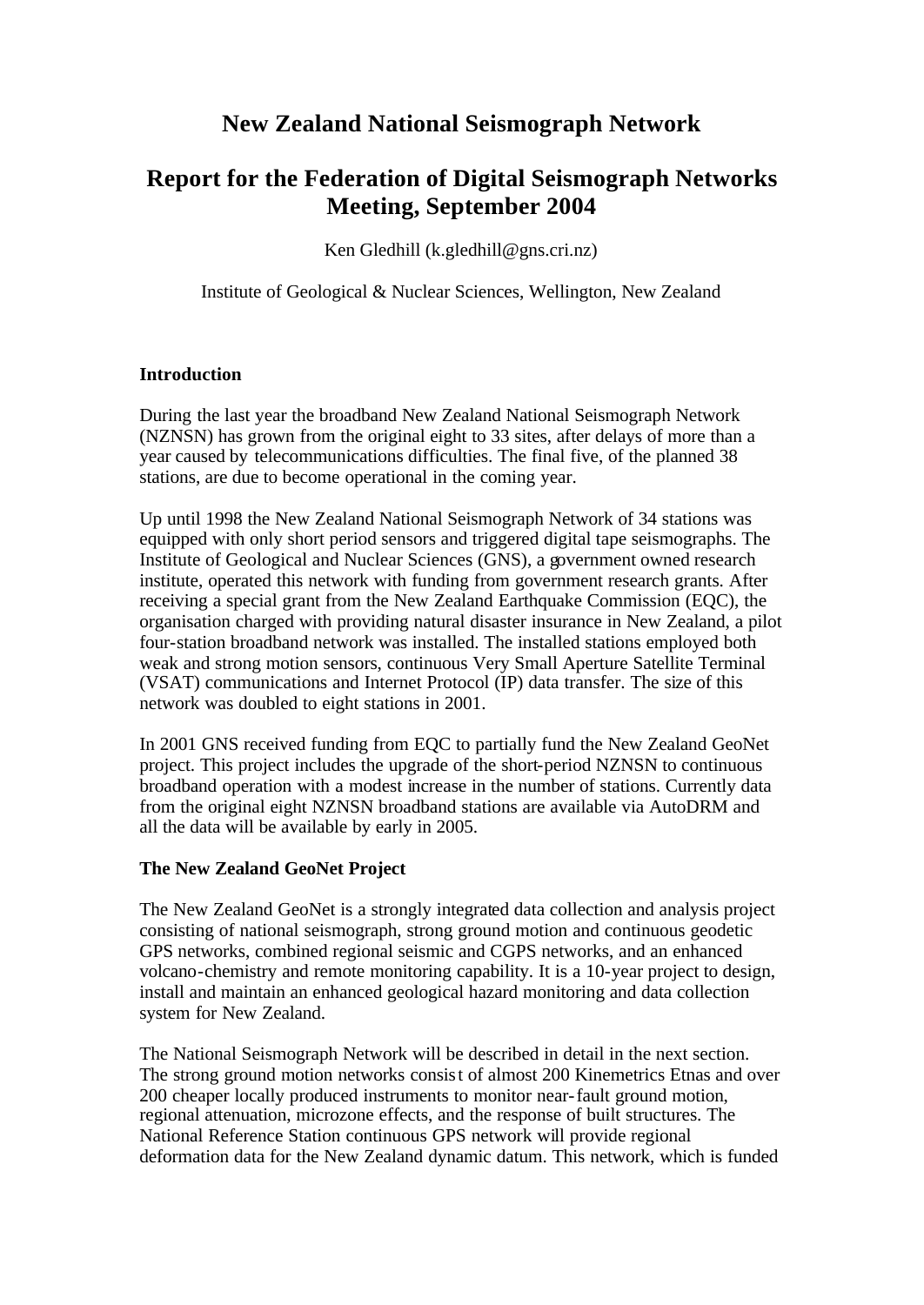by Land Information New Zealand (LINZ), uses Trimble 5700 and NetRS GPS receivers.

The regional networks (both seismic and GPS) are used to provide enhanced volcano monitoring in the volcanic regions and precise depth control for subduction-related earthquakes along the Hikurangi margin. These networks employ Quanterra Q330 digitisers and mainly 3D short period sensors for seismic recording, and Trimble NetRS GPS receivers. Much of the Ethernet bridge radio telemetry is shared by the seismic and CGPS systems. Currently 22 seismic sites and 10 CGPS sites have been established of the projected totals of approximately 70 and 76 respectively. Two of the installed volcano-seismic regional stations have broadband sensors, and it is intended to have a small number of broadband seismometers in each regional network. The GeoNet project also includes an upgraded fluid and gas analytical capability and portable instruments for baseline monitoring and remote sensing (including InSAR) for volcano monitoring and research.

Two data centres (at Gracefield near Wellington and Wairakei near Taupo) provide backup in the event of a large earthquake near Wellington or an eruption in the volcanic region. All seismic and GPS data are telemetered continuously to the two data centres using radio, land-based and VSAT systems employing Internet Protocol data transfer techniques. Strong motion data is sent from remote sites to the data centres when acceleration thresholds are exceeded using mobile phone or landline systems, some of which also use IP techniques.

#### **The New Zealand National Seismograph Network**

The New Zealand National Seismograph Network (NZNSN) stations employ sixcomponent (3D broadband and 3D strong motion) recording and are located throughout the country (see Figure 1) to provide a uniform location and data collection capability for the study of New Zealand and international tectonic problems. They are also used, along with the regional seismograph stations, to provide rapid earthquake locations for public information and responding agencies. The data is transported via IP telecommunications networks mainly based on a VSAT platform provided by Optus of Australia. The currently funded network, shown in Figure 1, has 38 stations with approximate station spacing of 100 km on land throughout New Zealand. However, there are still several gaps in the network and five or six extra stations are required to achieve the required ave rage spacing. At the time of writing five of the 38 sites are still to be installed, although two have been built. The final three sites (Deep Cove, Milford Sound and Stewart Island) are in very remote regions in the south of the South Island. The details of the 38 stations are given in Table 1.

Almost all of the NZNSN stations are of a similar physical design and include an instrument vault, equipment hut, and VSAT antenna pole (Figure 2). The sensor vault is of solid concrete construction with additional insulation and a steel lid. The vault houses a Guralp CMG-3ESP or a Streckheisen STS2 broadband seismometer as well as a Kinematics Episensor (2g) strong motion accelerometer (Figure 3). The earlier pilot network stations have Gurlap GMG-40T seismometers, although the intention is to replace these with CMG-3ESP sensors. The equipment hut is of the "portacom" design made of pre-assembled insulated aluminium panels on a concrete pad. The VSAT dishes range in size from 1.2 m to 2.4 m in diameter. Some of the smaller 1.2 m dishes are mounted on the equipment huts rather that on a separate pad.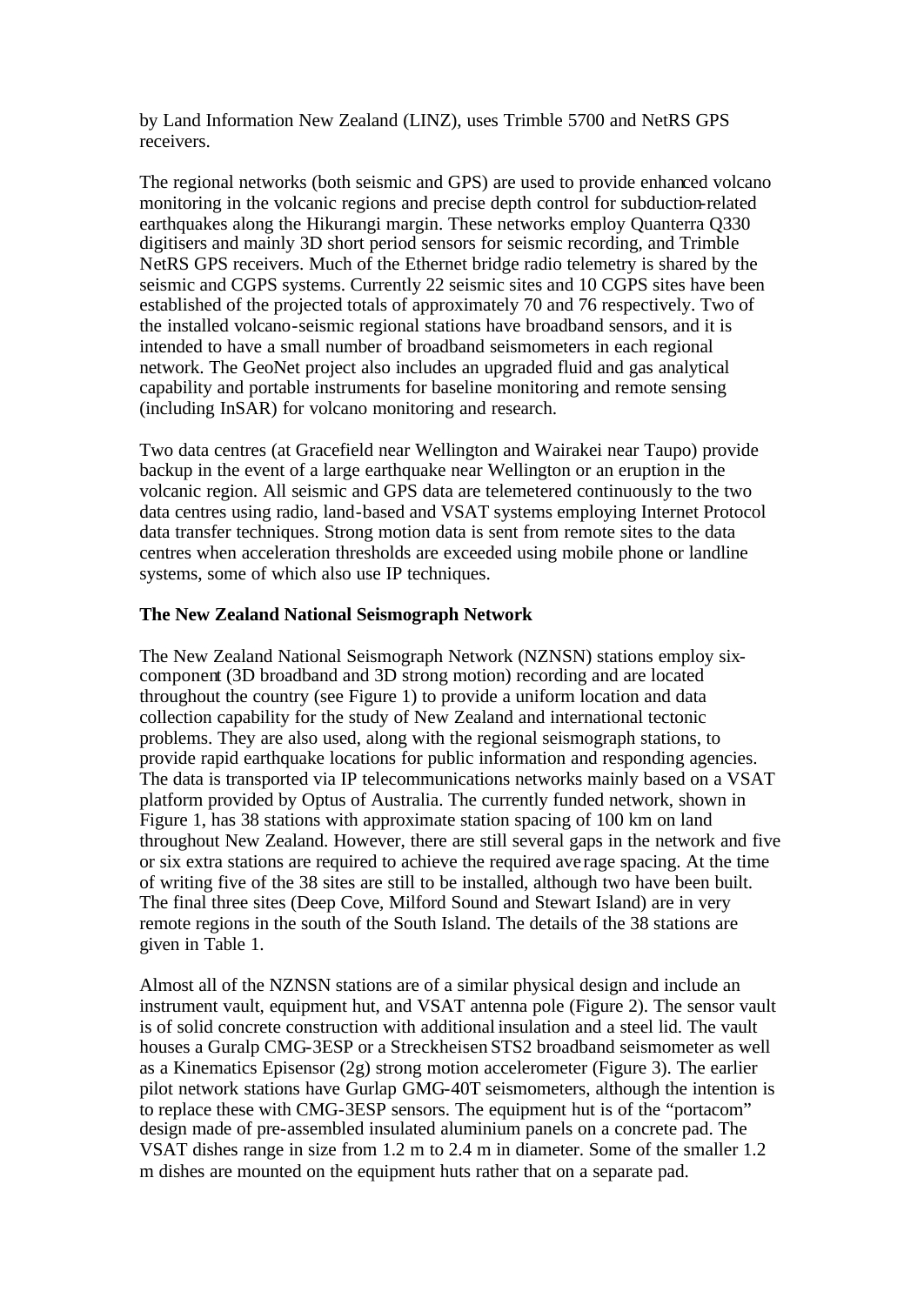The equipment hut houses the digitiser, VSAT indoor unit and backup power supply (Figure 4). The digitiser used is usually a Quanterra Q4120, although some of the newer sites are now using the six-channel version of the Quanterra Q330 and baler 14F data recording systems. The digitisers are operated at a sampling rate of 100 Hz, and this and a 1 Hz stream is sent in real time to the data centres. Data is also recorded on hard disks within either the Q4120 or the Baler 14F units and can be retrieved later if the data communications is lost.

A small number of stations are at very remote locations and use Q330 digitisers to achieve low power operation (Figure 5). Ethernet radio bridges or cables are used to transport the data from the recording sites to a location where power and long distance communications are available (either VSAT or Frame Relay). In these cases the Baler 14F is placed at the site where power and long distance communications are available.

#### **Data Acquisition and Availability**

The Optus VSAT system, which carries data from the remote NZNSN stations, is connected to the GeoNet data centres via an earth station at Be lrose, just outside Sydney in Australia, and trans-Tasman terrestrial data connections. The NZNSN stations throughout New Zealand send continuous data to one of the two data centres via one VSAT hop and a terrestrial data link, with adjacent stations sending data to different data centres. As a backup triggered strong motion data is sent to both data centres, via two VSAT hops, to the VSAT terminals at the data centres to guard against terrestrial network failures likely in a major earthquake.

Data from the NZNSN stations are acquired by computers at the two GeoNet data centres using a combination of COMSERV and SEEDLINK server software. Sites equipped with Quanterra Q4120 data loggers use the manufacturer supplied COMSERV routines to acquire the data which is then inserted into a SEEDLINK server, while sites with Q330 data loggers have their data streams fed directly into the SEEDLINK server using locally written software. The SEEDLINK server allows the continuous data to be transferred between the data centres. The data handing and processing system is based around clients written for SEEDLINK making extensive use of the LIBSLINK software library.

All of the continuous NZNSN data is kept on RAID hard disk arrays as well as backed up on DLT magnetic tape. New hard disks systems are purchased as required, with increases in disk sizes easily keeping up with the increase in data volume as more stations come on line.

The GeoNet web site (www.geonet.org.nz) provides a portal for GeoNet data and information. This site provides general GeoNet information, listings of recent earthquake locations and the status of active New Zealand volcanoes. It provides a facility to search the New Zealand Earthquake Catalogue, and makes NZNSN, CGPS, and strong ground motion data available for download.

 The GeoNet policy is to make all data collected by the project freely available for research purposes. Currently data from the original eight NZNSN broadband stations are available using AutoDRM via the web site and all the data will be available by AutoDRM once a major database project is complete early in 2005.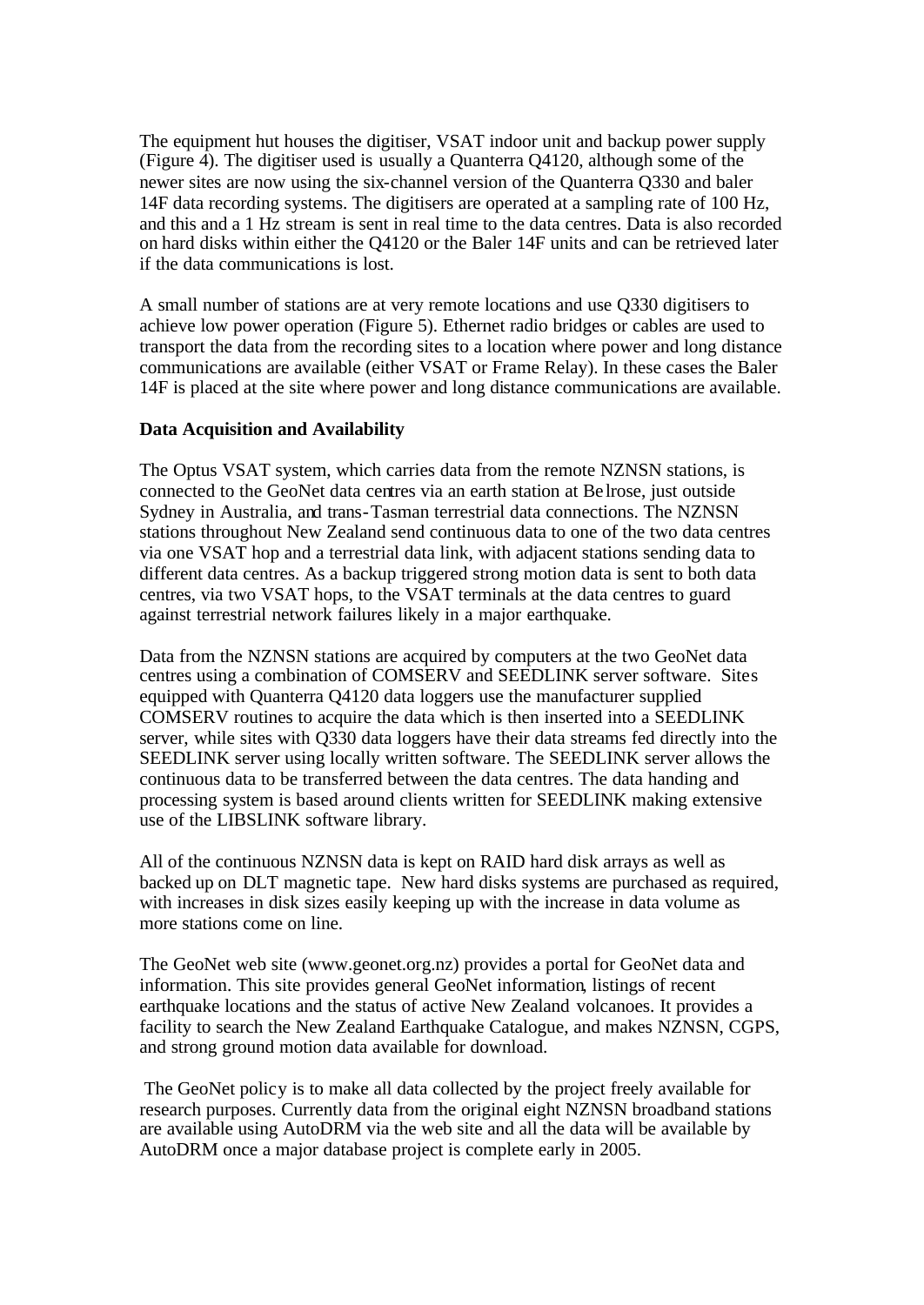

Figure 1. The New Zealand National Seismograph Network. Operational stations are orange, while those that are still to be commissioned are yellow.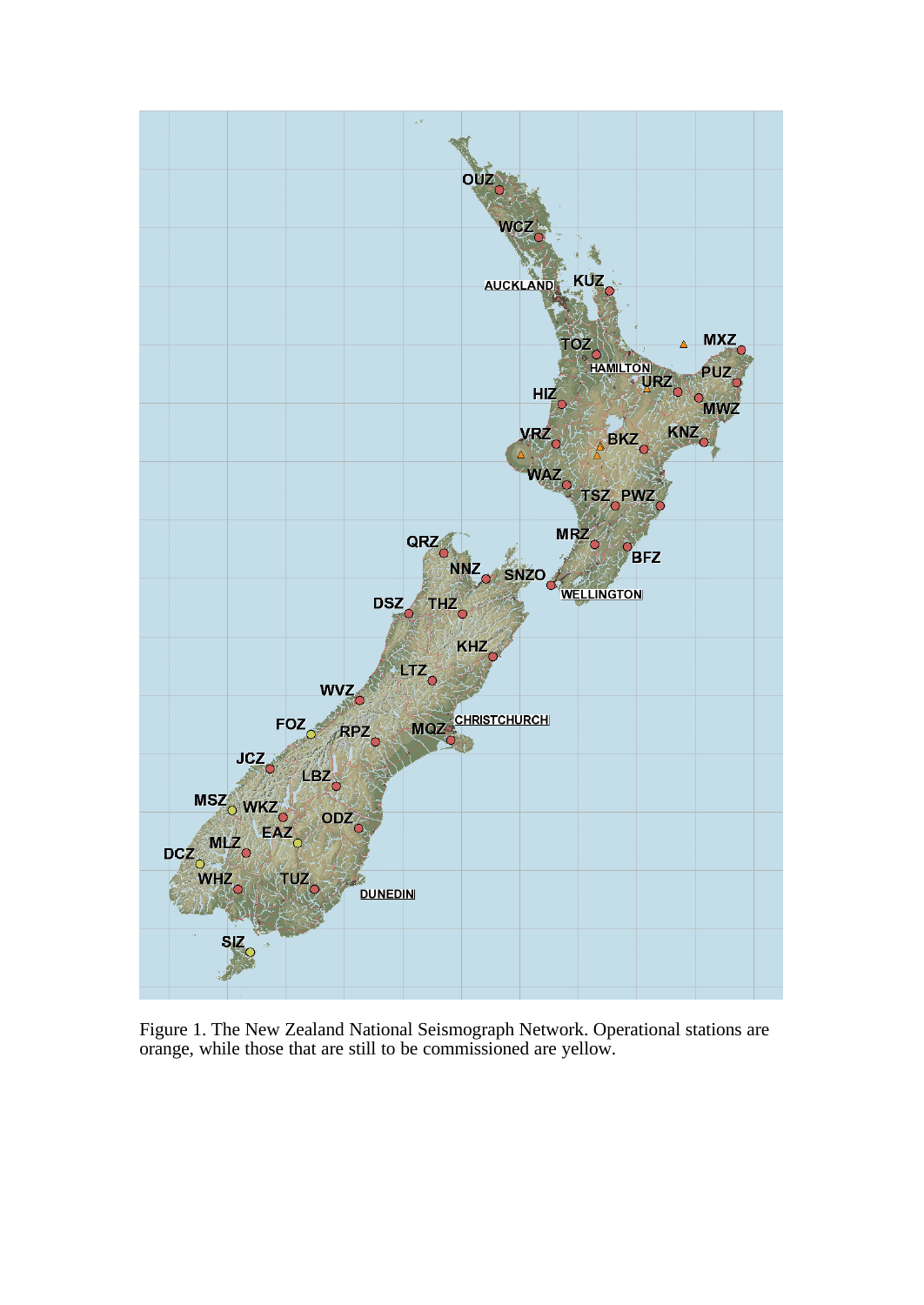

Figure 2. Photograph of a NZNSN station showing the VSAT dish (left) and equipment hut, with the top of the sensor vault just visible on the top of the rock outcrop to the right.



Figure 3. A view of a NZNSN vault with a Guralp CMG-3ESP broadband seismometer and Kinemetrics Episensor installed.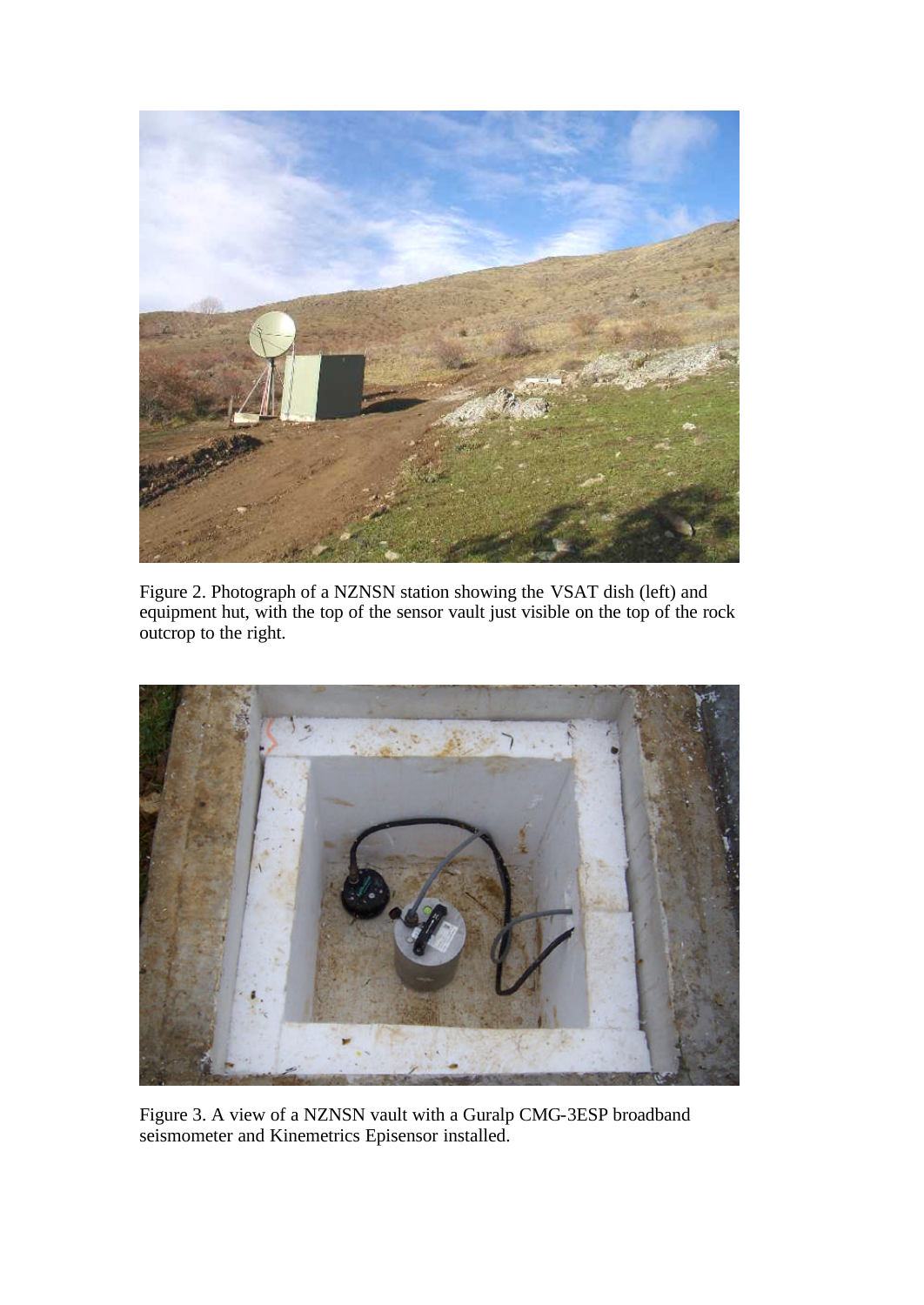

Figure 4.A photograph of the inside of a NZNSN equipment hut showing the orange Quanterra Q4120 to the left and the VSAT indoor unit to the right on the bench. The digitiser and VSAT communications equipment have separate power supplies with backup batteries on the floor of the hut. This site also records the data from a CGPS station (using a Trimble NetRS) via a Freewave Ethernet Bridge radio to the left of the Quanterra.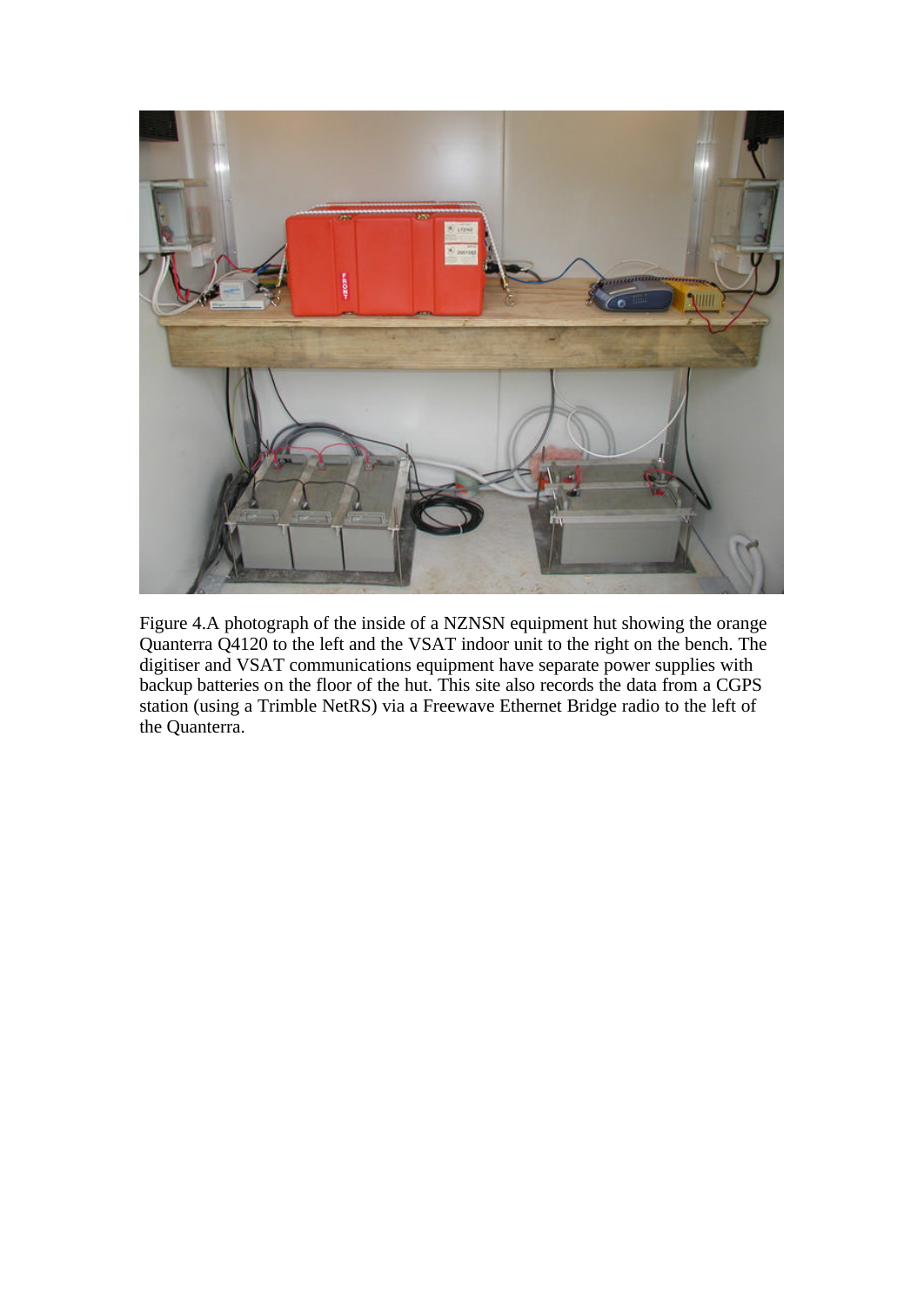

Figure 5. The remote NZNSN site above Jackson's Bay in South Westland. This is a joint CGPS site. The vault is in foreground, the CGPS pillar and equipment cabinet in background with Jackson's Bay in the far background. The data is radioed via Ethernet bridge to Neill's Beach where a VSAT installation transmits the data to the GeoNet data centre.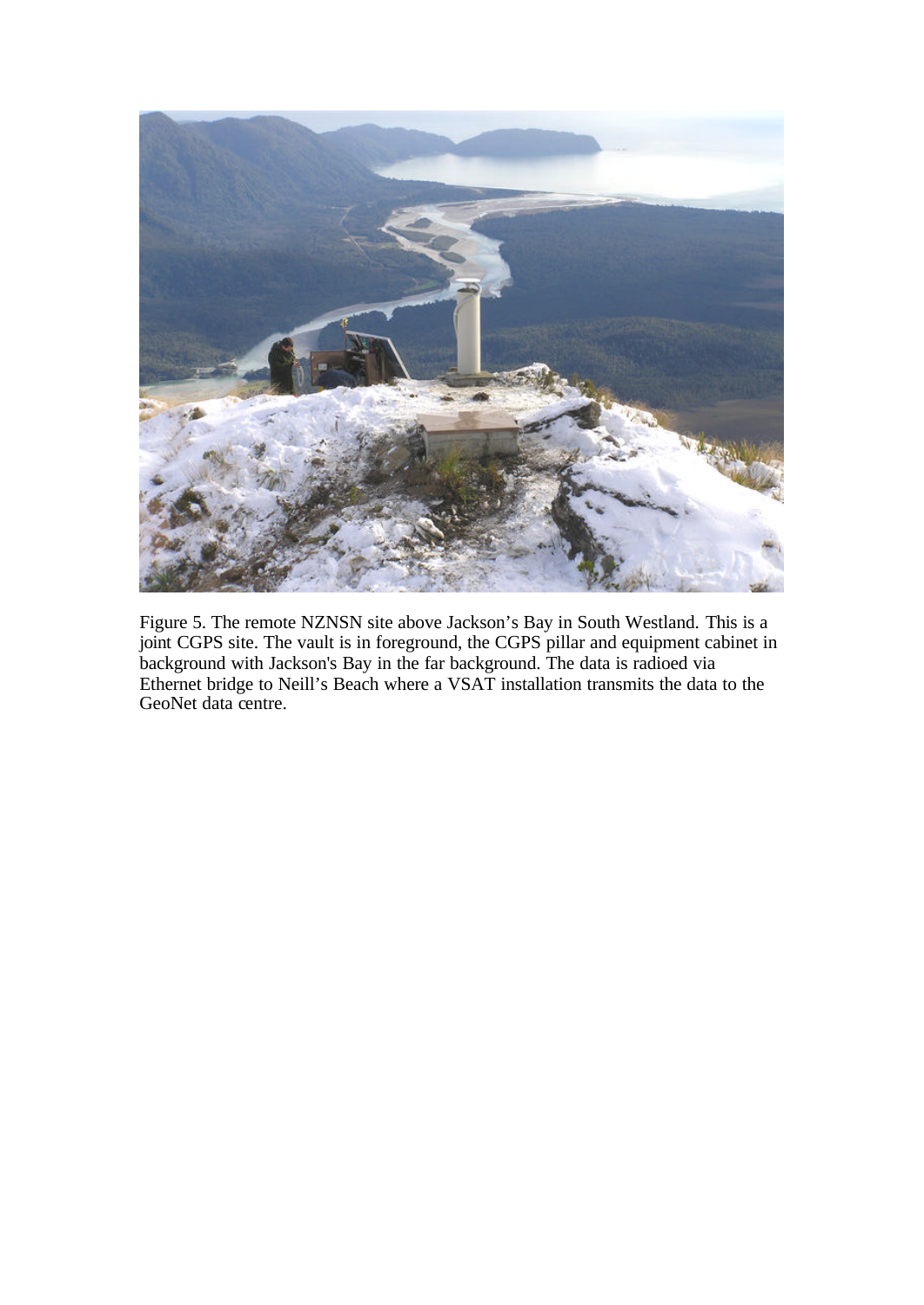Table1. The details of the New Zealand National Seismograph Network stations. The digitisers are either Quanterra Q4120s or Quanterra Q330s. All sites have both broadband seismometers and accelerometers. The broadband sensors are made by Streckheisen (STS2), or Guralp (CMG-40T or CMG-3ESP, or CMG-3TB). The communications all use Internet protocols, over Ethernet radio bridges (Radio), Very Small Aperture Satellite Terminal (VSAT), and Frame Relay (FR). Stations marked with a "\*" in the date installed column are still to be installed, and an approximate install date is given.

|                         |            | Latitude   | Longitude       | <b>Altitude</b> |                  |                | <b>Data</b>     | <b>Date</b>      |
|-------------------------|------------|------------|-----------------|-----------------|------------------|----------------|-----------------|------------------|
| <b>Station Name</b>     | Code       | (deg.)     | $(\text{deg.})$ | (m)             | <b>Digitiser</b> | <b>Sensors</b> | <b>Transfer</b> | <b>Installed</b> |
| Omahuta                 | <b>OUZ</b> | $-35.2214$ | 173.5961        | 40              | Q4120            | STS2/Episensor | <b>VSAT</b>     | 26/08/2003       |
| <b>Waipu Caves</b>      | <b>WCZ</b> | $-35.9411$ | 174.3444        | 140             | Q4120            | 3ESP/Episensor | <b>VSAT</b>     | 27/08/2003       |
| Kuaotunu                | <b>KUZ</b> | -36.7472   | 175.7200        | 40              | Q330             | 3ESP/Episensor | <b>VSAT</b>     | 5/02/2004        |
| Matakaoa Point          | <b>MXZ</b> | $-37.5640$ | 178.3066        | 126             | Q330             | 3ESP/Episensor | <b>VSAT</b>     | 19/02/1004       |
| Tahuroa Road            | TOZ        | $-37.7308$ | 175.5019        | 109             | Q4120            | 40T/Episensor  | <b>VSAT</b>     | 16/10/1998       |
| Puketiti                | <b>PUZ</b> | $-38.0733$ | 178.2572        | 420             | Q4120            | 3ESP/Episensor | <b>VSAT</b>     | 20/08/2003       |
| Urewera                 | <b>URZ</b> | $-38.2603$ | 177.1103        | 100             | Q4120            | 3TB/Episensor  | <b>VSAT</b>     | 25/05/2001       |
| Matawai                 | MWZ        | $-38.3359$ | 177.5275        | 600             | Q330             | 3ESP/Episensor | <b>VSAT</b>     | 18/02/2004       |
| Hauiti                  | HIZ        | $-38.5147$ | 174.8555        | 266             | Q4120            | STS2/Episensor | Radio/VSAT      | 3/02/2004        |
| Kokohu                  | <b>KNZ</b> | $-39.0214$ | 177.6736        | 49              | Q4120            | 40T/Episensor  | <b>VSAT</b>     | 19/10/1998       |
| Vera Road               | VRZ        | $-39.1263$ | 174.7584        | 182             | Q4120            | 3ESP/Episensor | <b>VSAT</b>     | 26/11/2003       |
| <b>Black Stump Farm</b> | <b>BKZ</b> | $-39.1675$ | 176.4923        | 729             | Q4120            | STS2/Episensor | <b>VSAT</b>     | 11/02/2004       |
| Wanganui                | <b>WAZ</b> | -39.7563   | 174.9852        | 401             | Q4120            | 3ESP/Episensor | <b>VSAT</b>     | 27/11/2003       |
| Pawanui                 | <b>PWZ</b> | -40.0314   | 176.8617        | 65              | Q4120            | 3ESP/Episensor | <b>VSAT</b>     | 22/03/2001       |
| Takapari Road           | <b>TSZ</b> | -40.0603   | 175.9610        | 547             | Q4120            | 3ESP/Episensor | <b>VSAT</b>     | 27/01/2004       |
| Mangatainoka River      | <b>MRZ</b> | -40.6625   | 175.5792        | 320             | Q4120            | 3ESP/Episensor | <b>VSAT</b>     | 31/07/2003       |
| <b>Birch Farm</b>       | <b>BFZ</b> | -40.6817   | 176.2461        | 318             | Q4120            | STS2/Episensor | <b>VSAT</b>     | 30/07/2003       |
| <b>Quartz Range</b>     | QRZ        | $-40.8275$ | 172.5289        | 260             | Q4120            | STS2/Episensor | <b>VSAT</b>     | 11/08/2003       |
| Nelson                  | <b>NNZ</b> | -41.2166   | 173.3666        | 145             | Q4120            | 3ESP/Episensor | <b>VSAT</b>     | 12/08/2003       |
| Denniston               | <b>DSZ</b> | -41.7469   | 171.8025        | 661             | Q4120            | 40T/Episensor  | <b>VSAT</b>     | 31/08/1998       |
| <b>Top House</b>        | THZ        | -41.7639   | 172.9036        | 760             | Q4120            | 3ESP/Episensor | <b>VSAT</b>     | 8/08/2003        |
| Kahutara                | <b>KHZ</b> | -42.4181   | 173.5403        | 70              | Q4120            | STS2/Episensor | <b>VSAT</b>     | 6/08/2003        |
| Lake Taylor             | LTZ        | -42.7833   | 172.2667        | 640             | Q4120            | 3ESP/Episensor | <b>VSAT</b>     | 27/02/2004       |